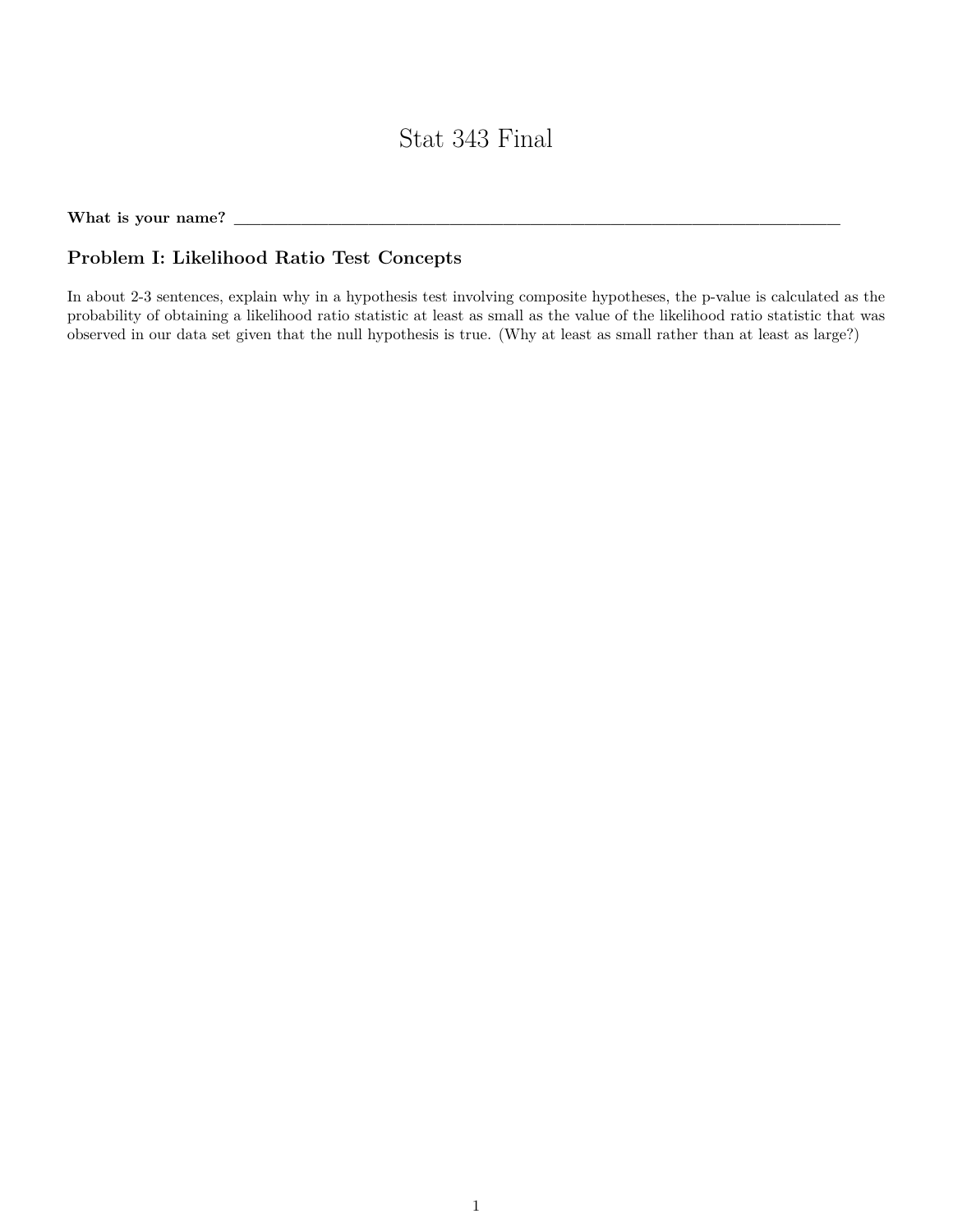### **Problem II: Confidence Level Concepts**

**(a) Define the** *coverage rate* **of a frequentist confidence interval in a sentence or two.**

**(b) Define the** *nominal coverage rate* **of a frequentist confidence interval in a sentence or two. It's ok if your definition for this part is informal as long as you get the idea across.**

**(c) Explain why the coverage rate of an interval might not be equal to the nominal coverage rate of the interval in a sentence or two.**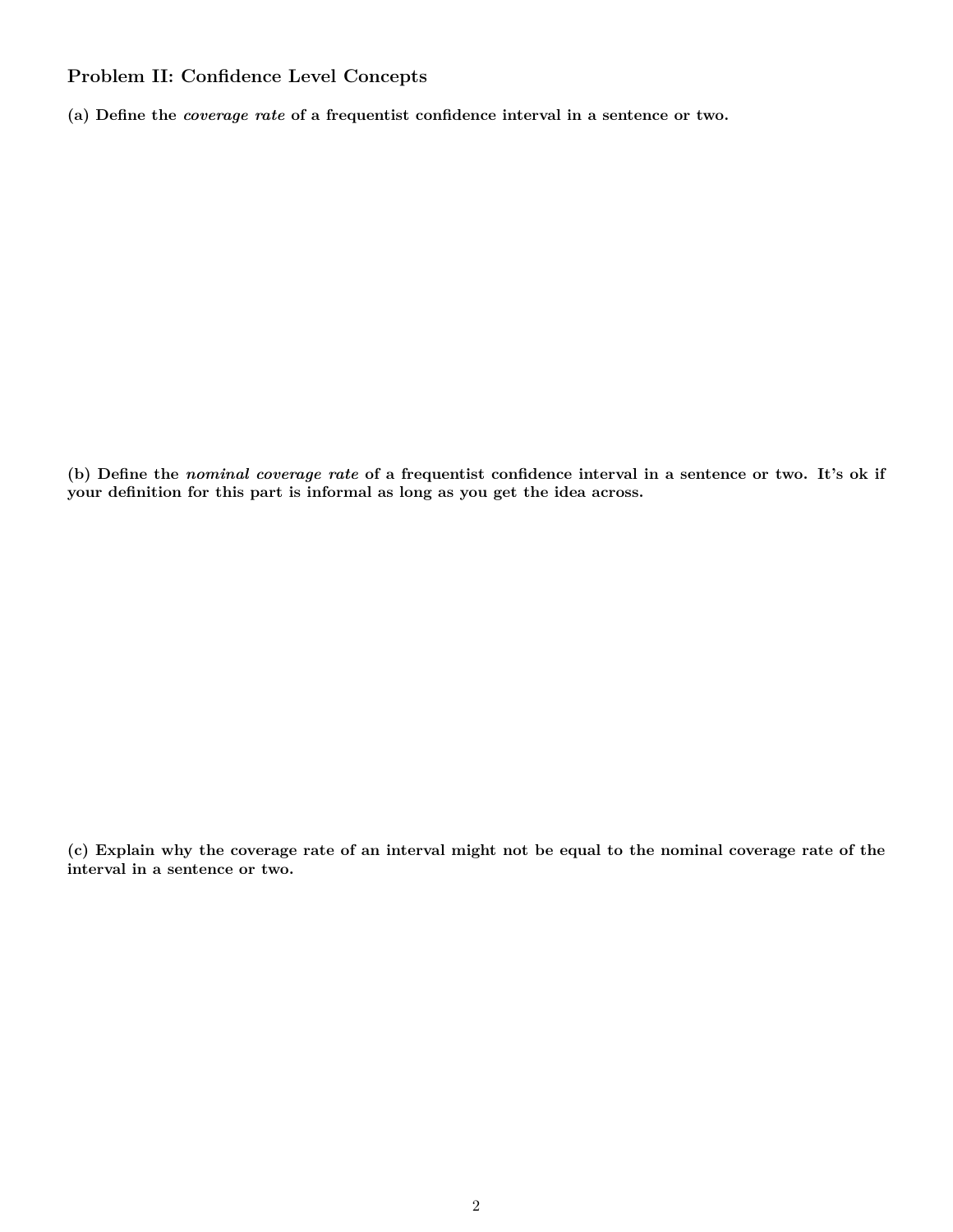#### **Problem III: Bootstrap Concepts**

**(a) Describe in detail how you could use the bootstrap percentiles interval method to generate a 95%**  $\bf{confidence\ interval\ for\ the\ population\ value\ of\ the\ coefficient\ of\ determinant\ on\ } (R^2) \ \bf{for\ a\ multiple\ regression}$  $\bm{m}$  model. You may assume that you have available a function that will calculate the value of  $R^2$  for a given **data set (for example, in R this could be done with mod <- lm(...) and then r\_sq <- rsquared(mod)). You do not need to write any actual code, but your description of the procedure should be detailed enough that someone who knew how to program but didn't know statistics could code it up.**

**(b) What assumptions are needed for this interval to have appropriate coverage?**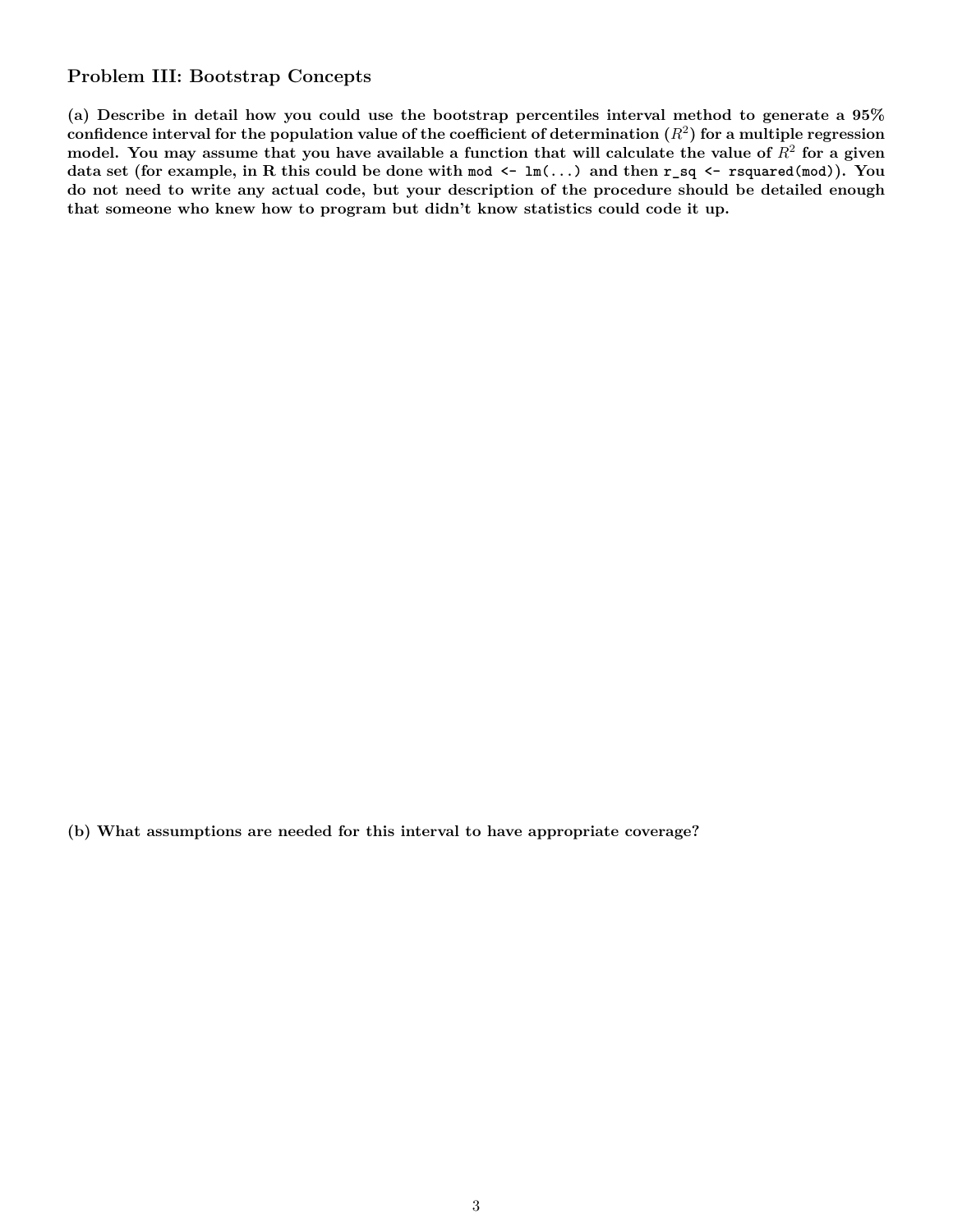## **Problem IV: Likelihood Ratio Tests in Practice**

Suppose that  $X_1, \ldots, X_n \stackrel{\text{i.i.d.}}{\sim} \text{Poisson}(\lambda)$ . The pmf of  $X_i$  is  $f_{X_i|\lambda}(x_i|\lambda) = \frac{\lambda^{x_i} \exp(-\lambda)}{x_i!}$ *xi*!

(a) Find the likelihood ratio statistic for testing  $H_0: \lambda = \lambda_0$  vs.  $H_A: \lambda = \lambda_A$ , where  $\lambda_0 < \lambda_A$ .

(b) Show how the p-value for the likelihood ratio test can be calculated based on a comparison of  $\sum_{i=1}^{n} X_i$  $\mathbf{to} \sum_{i=1}^{n} x_i$ . Use the case that  $\lambda_0 < \lambda_A$ , and note that if  $a < 1$ ,  $\log(a) < 0$ .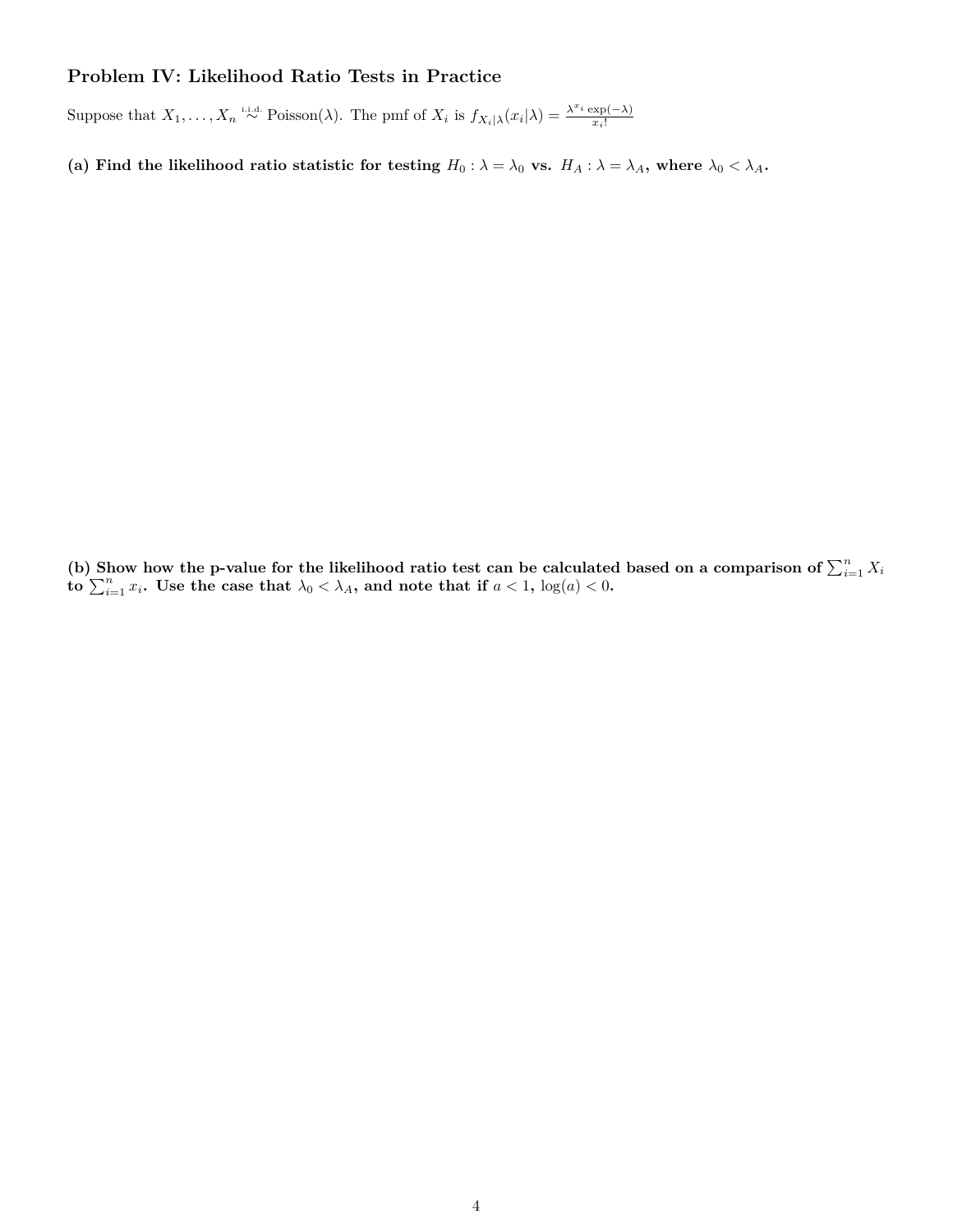**(c) A fact you may have seen in probability is that if** *X*1*, . . . , X<sup>n</sup>* **i.i.d.** ∼ **Poisson**(*λ*) **and we define** *Y* **to be the**  $\lim_{n \to \infty}$  of the  $X_i$  ( $Y = \sum_{i=1}^n X_i$ ), then  $Y \sim \text{Poisson}(n\lambda)$ . Suppose that in the hypothesis statements from part (a),  $\lambda_0 = 10$  and  $\lambda_A = 2$ . Show how the p-value for the test could be calculated either using an R command **or as a suitable sum of the pmf of a Poisson distribution (you don't need to run the R code or do the summation, just show how to set it up). You only need to show the R code or the summation, but in either case the set up should involve only known numbers like** 10**,** 2**,** *n***, and** *x*1*, . . . , xn***. Note that a Poisson distribution is discrete.**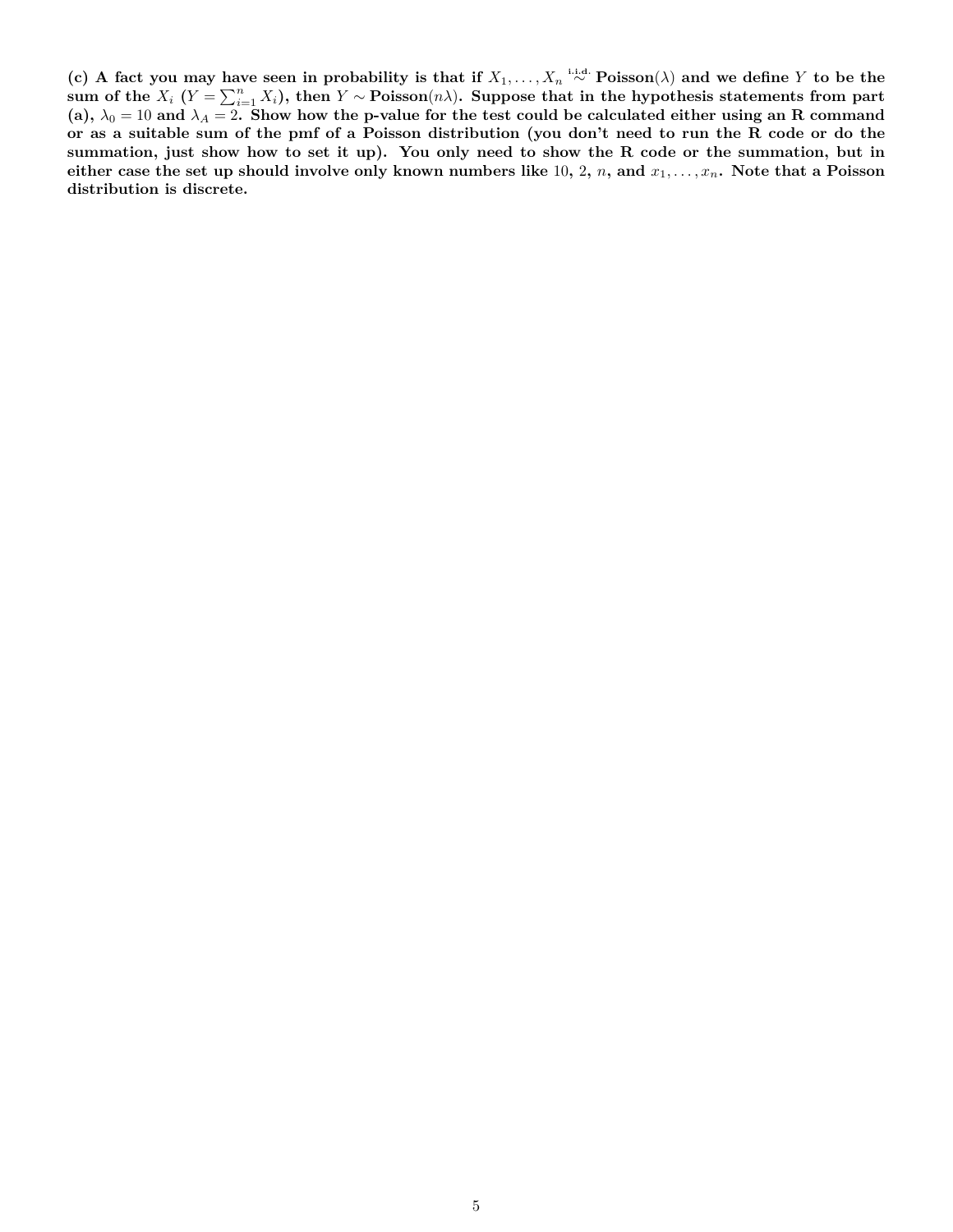#### **Problem V: Confidence Intervals in Practice**

Suppose that the random variables  $Y_1, \ldots, Y_n$  satisfy  $Y_i = \beta x_i + \varepsilon_i$ , where  $x_1, \ldots, x_n$  are fixed **constants** and  $\varepsilon_i \stackrel{\text{i.i.d.}}{\sim}$ Normal $(0, \sigma^2)$ , where  $\sigma^2$  is known. With this set up, the pdf of  $Y_i$  is

$$
f_{Y_i|\beta,\sigma^2,x_i}(y_i|\beta,\sigma^2,x_i) = \frac{1}{\sqrt{2\pi\sigma^2}} \exp\left[\frac{-1}{2\sigma^2}(y_i-\beta x_i)^2\right]
$$

Note that the  $\varepsilon_i$  are iid, but the  $Y_i$  are not. Each  $Y_i$  has a different mean that depends on the corresponding  $x_i$ . This is a simple linear regression model with only a slope, no intercept.

(a) Find the maximum likelihood estimator of  $\beta$ ,  $\hat{\beta}^{MLE}$ . Be sure to check the second order conditions to **ensure you have a maximum.**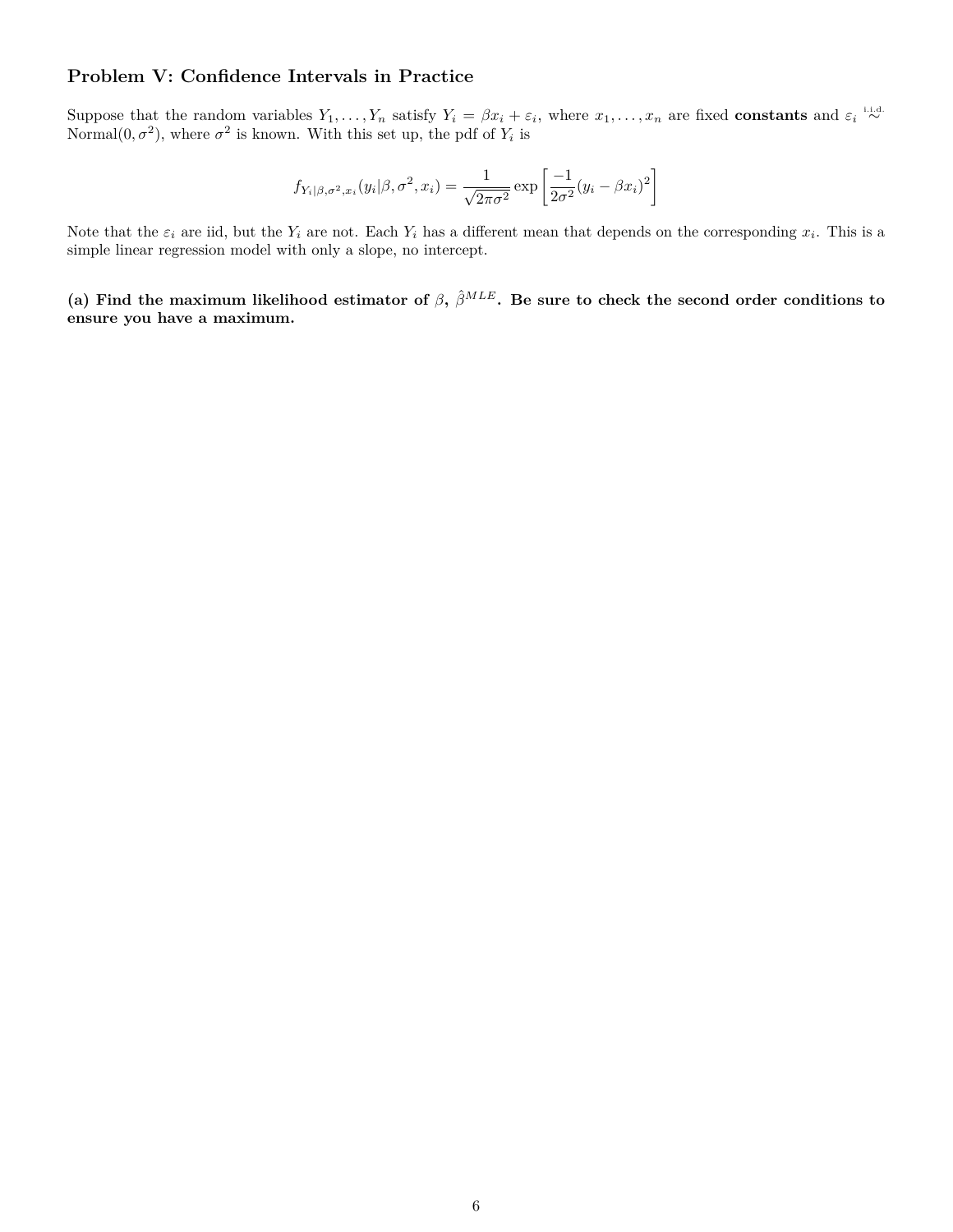(b) Find the bias and variance of the maximum likelihood estimator  $\hat{\beta}^{MLE}$ .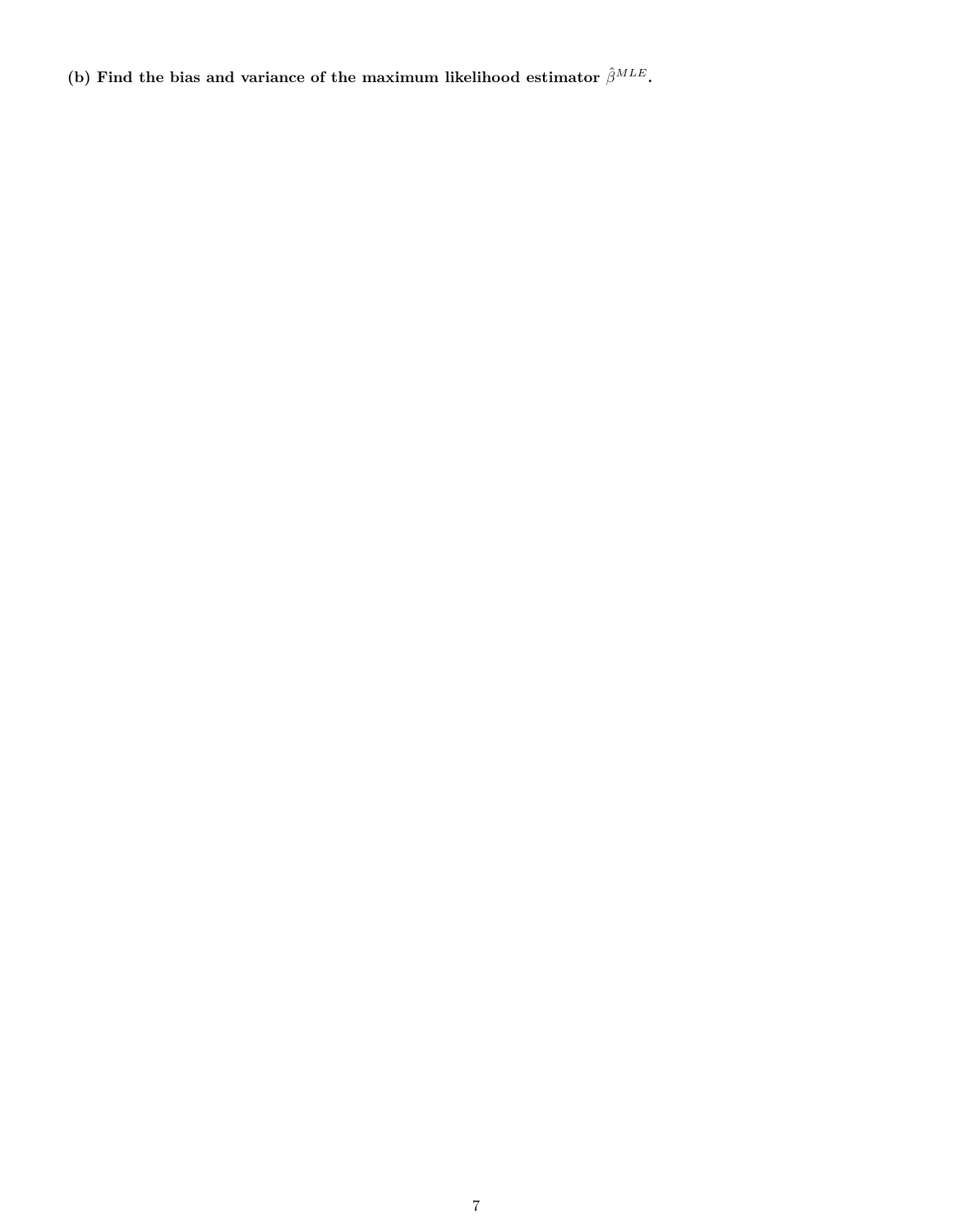(c) Find the Fisher information about  $\beta$  from the full data set. Since  $Y_1, \ldots, Y_n$  are not identically dis**tributed, it will not work to find the information from one observation and multiply it by** *n***; instead, you should base this on the full log-likelihood.**